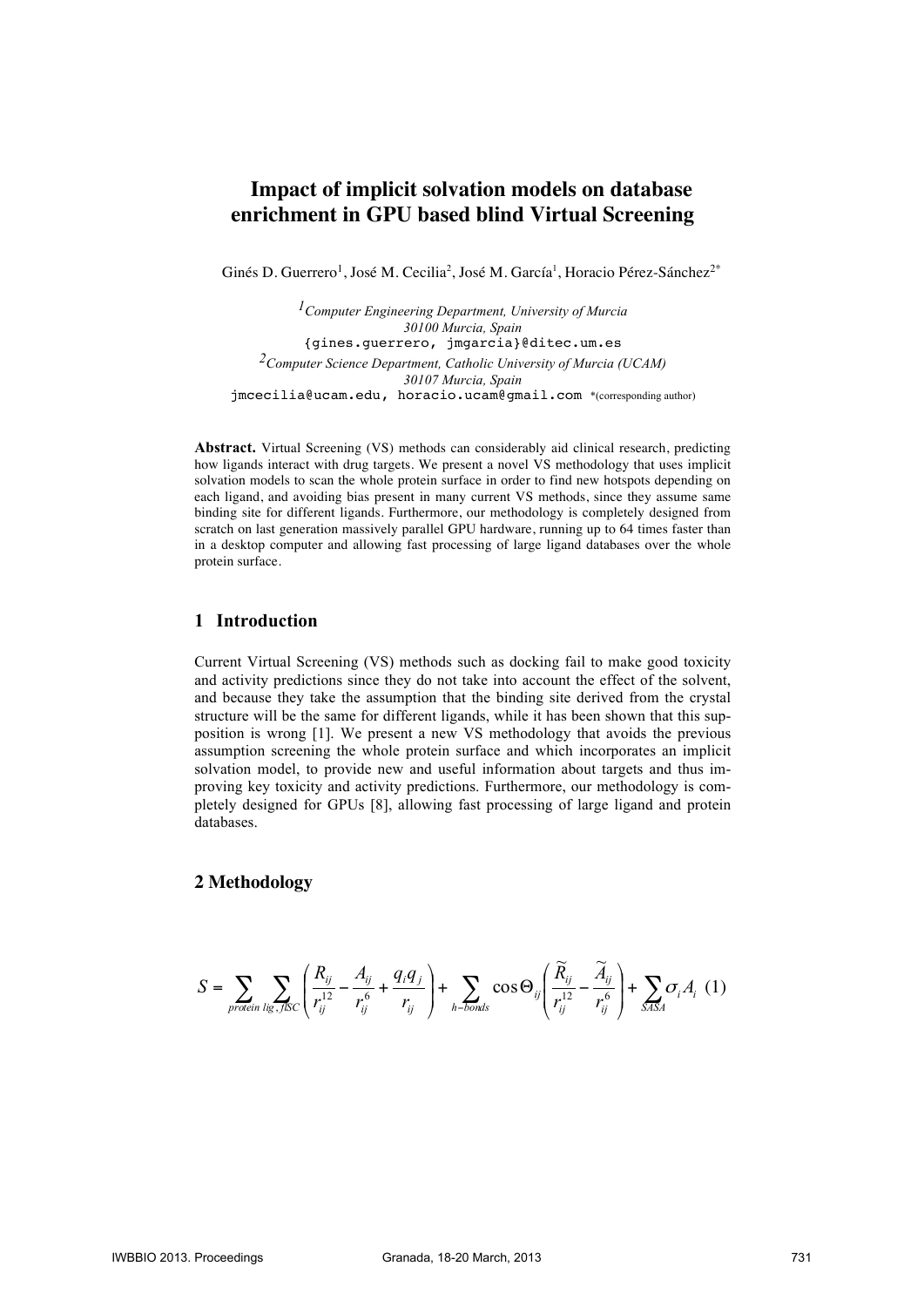Algorithm 1 BINDSURF overview

- 1: Read main simulation configuration file  $bindsurf\_config$
- 2: Generate ES and VDW grids (es\_grid, vdw\_grid) of the protein using GEN\_GRID
- 3: Generate ligand-conformations with GEN\_CONF
- 4: Read protein and calculate surface\_spots using GEN\_SPOTS
- 5: for all ligand\_conformations do
- Calculate *initial\_configuration*  $\sigma$ system on GPU (protein,  $surface\_spots,$ the  $6:$ ligand\_conformation) using GEN\_INI
- Surface Screening using SURF-SCREEN (initial-configuration, ligand-conformation, protein,  $7:$  $surface\_spots, es\_grid, vdw\_grid)$  $8:$  end for
- 9: Process results

**Fig. 1.** Pseudoce for the difrent stages involved in BINDSURF

We used the version 4.0 of the CUDA programming model [9] in our parallel implementation with a NVIDIA Tesla C2050 GPU. Rigid protein-ligand docking simulations were performed over the whole protein surface, divided into spheres of fixed volume, centered around the alpha carbons of each residue. The scoring function (see Eq. 1) uses highly GPU optimized non-bonded interaction kernels [5], implemented previously in the program BINDSURF [10], for the description of the electrostatic, Van der Waals and hydrogen bond interactions between the ligand and the protein. Solvent contribution is calculated using an implicit salvation model, which calculates solvent accessible surface area (SASA) [3], employing a highly optimized GPU kernel [2]. A Monte Carlo algorithm [6] optimized for GPU is used to minimize the total energy of the system, as depicted in Figure 1. In the final output we find for each ligand detailed information about the protein spots where the strongest interactions are found for the different ligand conformations. This information can be parsed to PyMOL (www.pymol.org) to obtain a graphical depiction of the results. These results can be later used in a more detailed VS methodology, such as Molecular Dynamics, to screen only the ligands with the highest estimated affinities in the hotspots found by our methodology.

#### **3. Results**

| Atom number    | ES         | VDW          | <b>SASA</b> | <b>SOLVATION</b> | <b>HBOND</b>   |
|----------------|------------|--------------|-------------|------------------|----------------|
|                | 15.9435    | $-1.14305$   | 0.0172082   | 0.00275332       | $\Omega$       |
| $\overline{2}$ | 17.4201    | $-0.206061$  |             |                  | $\Omega$       |
| 3              | 20.4906    | $-2.84008$   | 0.154874    | 0.0247799        | $\theta$       |
| $\overline{4}$ | 9.638      | $-0.356836$  | 0           | $\Omega$         | $\Omega$       |
| 5              | 42.9991    | $-3.14011$   | 0.0516247   | 0.00825996       | $\Omega$       |
| 6              | 11.473     | $-0.336246$  | $\theta$    | $\Omega$         | $\overline{0}$ |
| 7              | 36.3463    | $-1.39851$   | $\theta$    | $\Omega$         | $\theta$       |
| 8              | 7.58693    | $-0.0112397$ | $\theta$    | 0                | $\theta$       |
| 9              | 37.2497    | $-4.71891$   | $\theta$    | $\theta$         | $\Omega$       |
| $\cdots$       | $\cdots$   | $\cdots$     | $\cdots$    | $\cdots$         | $\cdots$       |
| 32             | $-214.723$ | $-0.387638$  | 0.219912    | $-0.0131947$     | 0              |
| 33             | $-296.406$ | $-5.3169$    | 0.314159    | $-0.0188496$     | $-0.0651586$   |
| 34             | $-248.987$ | $-0.334133$  | 0.502655    | $-0.0301593$     | 0              |
| 35             | $-235.443$ | $-0.908453$  | 0.455531    | $-0.0273319$     | $-0.407141$    |
| 36             | $-252.355$ | $-0.964031$  | 0.455531    | $-0.0273319$     | $-2.12521$     |
|                | $-1756.04$ | $-76.1119$   | 5.50158     | $-0.280879$      | $-36.5779$     |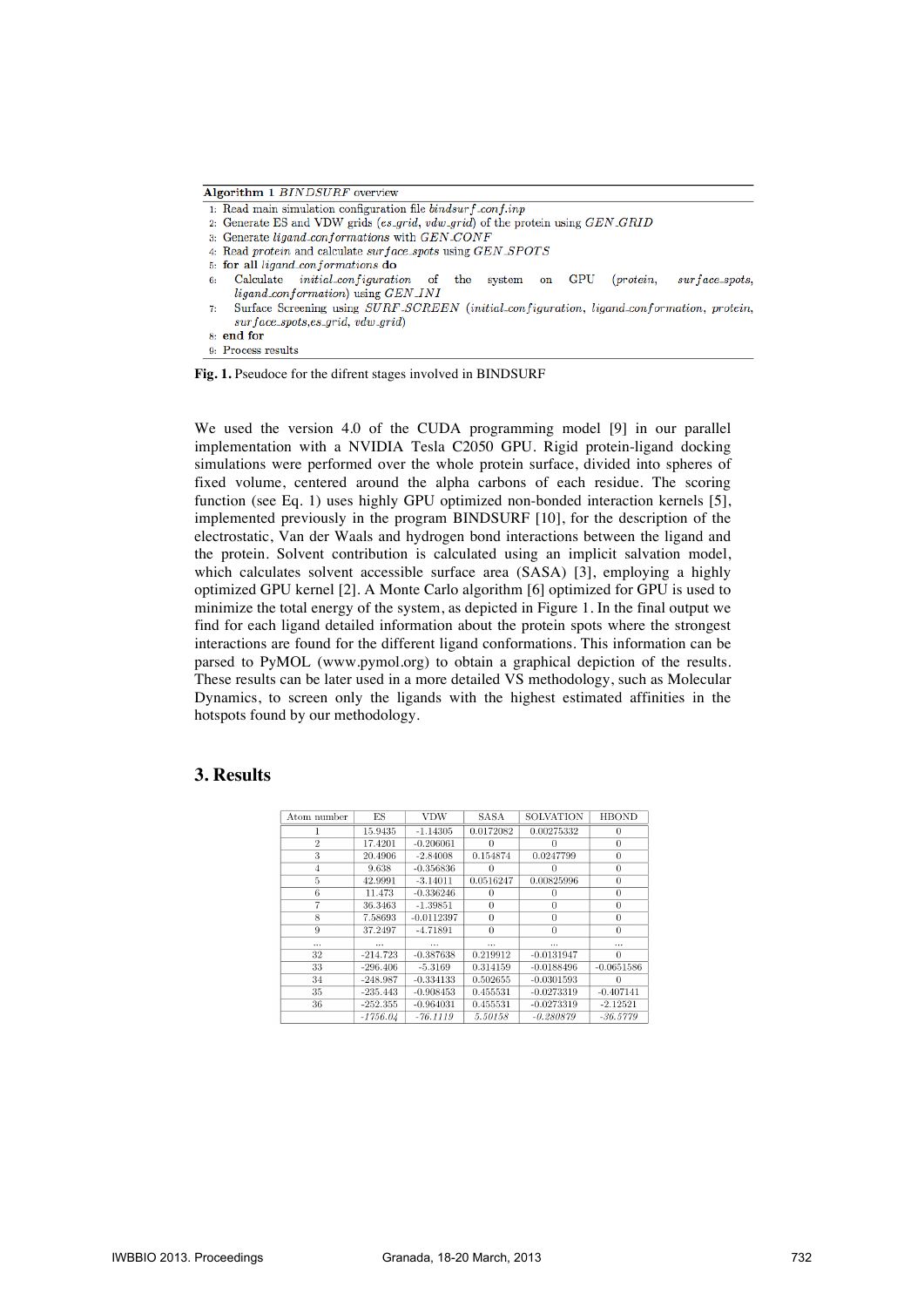**Table 1.** Detailed information for the individual terms of the scoring function for each atom obtained for the top pose in antithrombin-TMI docking [7]. Columns denote atom number of the ligand, electrostatic interactions term, Van der Waals interaction term, SASA value, salvation term and hydrogen bond term. Final row shows total summation taking into account all ligand atoms.

We initially performed redocking simulations for different PDB structures (such as 2BSM, 1QCF) and checked that in most of the tested cases our implementation finds efficiently the crystallographic binding mode with a RMSD value less than two Angstroms. In cases with proteins whose binding site depends on the ligand our method also works efficiently, such as for crystal structures 2BXG and 2BXD, in good agreement with previous results obtained by other authors [4]. We could also reproduce docking results obtained previously by other docking methodologies [7], for more detailed information see Table 1.

# **4. CONCLUSION**

We have developed an efficient methodology based on BINDSURF that uses an implicit solvation model for the determination on GPUs of protein binding sites depending on the ligand. It can be used for fast pre-screening of a large ligand database, and its results can guide posterior detailed application of other VS methods. Its application can help to improve drug discovery, design, repurposing and therefore help considerably in clinical research.

# **ACKNOWLEDGEMENT**

This research was supported by the Fundación Séneca (Agencia Regional de Ciencia y Tecnología, Región de Murcia) under grant 15290/PI/2010, by the Spanish MEC and European Commission FEDER under grants CSD2006-00046 and TIN2009- 14475-C04.

#### **References**

- 1. Brannigan G. et al, 2010. Multiple binding sites for the general anesthetic isoflurane identified in the nicotinic acetylcholine receptor transmembrane domain. *PNAS*, Vol. 107, pp 14122–14127.
- 2. Cepas-Quiñonero E et al, 2011. MURCIA: Fast parallel solvent accessible surface area calculation on GPUs and application to drug discovery and molecular visualization. *In: NETTAB 2011 workshop focused on Clinical Bioinformatics*, pp. 52-55.
- 3. Eisenberg D. et al, 1986. Solvation energy in protein folding and binding. *Nature*, Vol. 319, pp. 199–203.